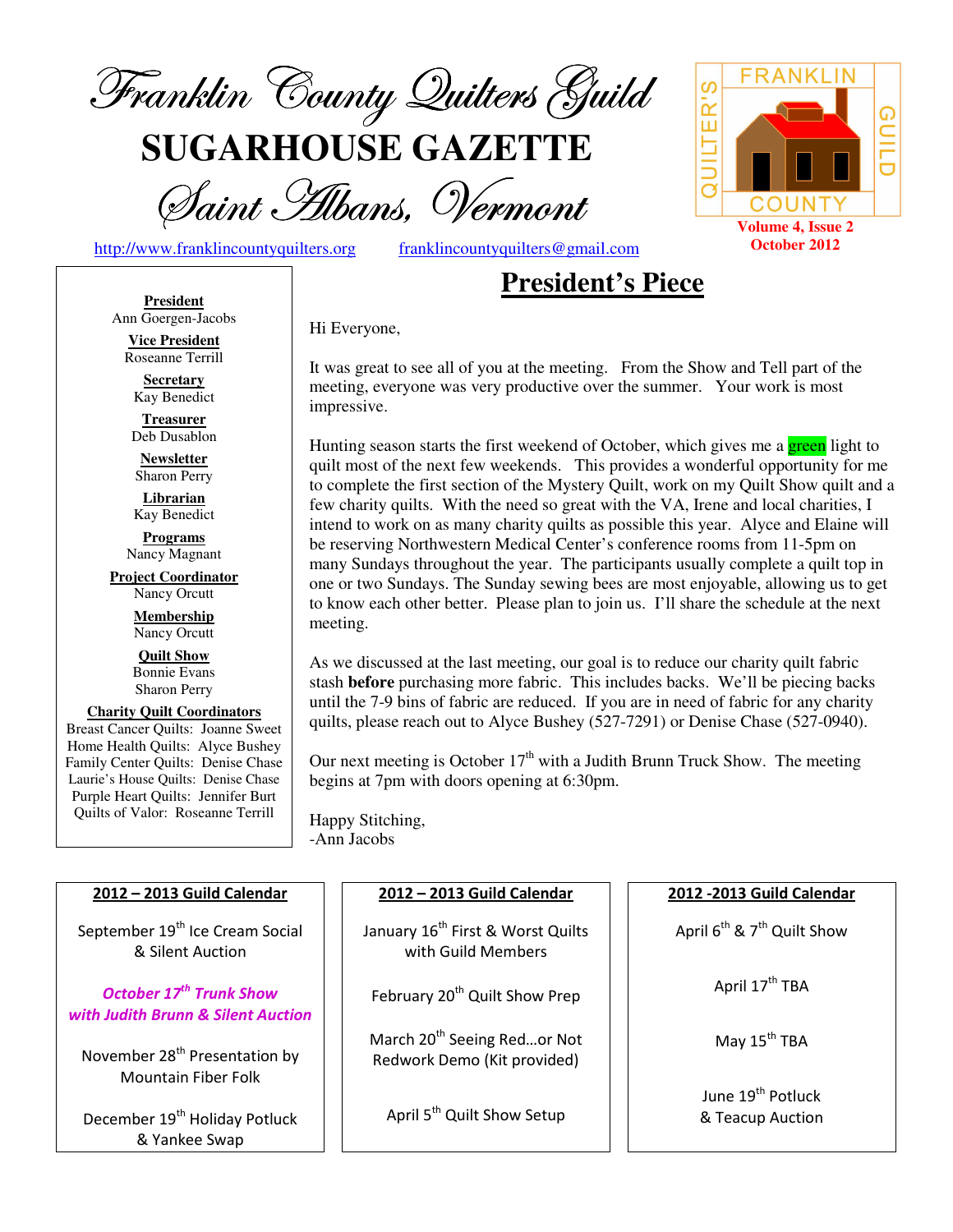# **FRANKLIN COUNTY QUILTERS GUILD**

Minutes of September 19, 2012

Present: Total attended 59, including three new members and seven guests

#### **Proceedings**

- Meeting called to order (following a silent auction and ice cream social) at 6:15 p.m. by Ann Jacobs, President

- Secretary's Report for June: Motion to accept by Joanne Sweet, seconded by Linda Nadeau

Secretary's Report for August (Executive Board Meeting): Motion to accept by Linda Nadeau, seconded by Sharon Perry

- Treasurer's Report: Motion to accept by Margaret Miller, seconded by Bonnie Evans

- Charity Quilt 2012 - Gerda Thibault presented the quilt to representatives of the Vincelette Detachment of the Marine Corps League. They are planning to raffle the quilt to benefit Toys for Kids of Vermont.

#### **Old Business**

Raffle Quilt 2013 - Sharon Perry showed the finished quilt, quilted by Karen Gibson. Two photos (full and detail) are on our website. Raffle tickets may be ready next month.

#### **New Business**

- Quilt Show 2013

Silent Auction - quality pieced and quilted items only. The first item, a table runner, has been made and submitted by Susan Stewart.

Demo Table - will need someone to coordinate it, and volunteers to do demos

I Spy - Guidelines will be given to participating businesses. Begin signing up for businesses now.

Quilt Registration - Forms were available at the meeting. Emphasis on sharing your quilt's story with the public

- New Year's Baby Quilts - Susan Stewart volunteered to make the two quilts.

- Mystery Quilt - Nancy Orcutt passed around copies of part one, which can't be put on the website due to copyright issues.

- Charity Quilts

There is a huge need for quilts for the VA for returning soldiers and for Vietnam vets.

If anyone needs fabric, see the committee chairs. We have lots of fabric that needs to be used.

Sharon Perry will try to put guidelines for charity quilts on the website. A few mentioned were: large lap-size  $(60 \times 80)$  for V.A., crib or lap  $(45 \times 60)$  for Home Health, no smaller than queen-size for Irene Quilts, 50 x 60 minimum for Quilts of Valor (also gender neutral, any colors, no metallics, no juvenile fabrics, quilted/not tied).

Roseanne Terrill has labels for charity quilts.

T3 (Tips, Tricks, and Techniques) Ann Jacobs demonstrated a Disappearing 4-Patch.

Margaret Miller mentioned that Missouri Star Quilt Co. has free videos online for the Disappearing 9-Patch and others.

Mary Ellen Therrien talked about easy pinwheels, also demonstrated on Missouri Star Quilt Co.

Other New Business: Ann Jacobs read a thank-you note from one of her coworkers who received a breast cancer quilt and made a \$50 donation to the guild.

# **Programs**

- Mary Ann Hall of The Loose Threads guild in Richford talked about their upcoming quilt show scheduled for Saturday, October 6 at the Methodist Church in Richford. Sandra Palmer will be giving a free talk about appraisals and antique quilts on Thursday, Oct. 4 at 7pm, and will be doing appraisals during the show on Saturday.

- Nancy Magnant announced that next month's program will be a trunk show by Judith Brunn of Sharon Springs, New York.

- Nancy led a discussion of booking Sharon Shorey for a lecture and workshop on miniatures on Friday, May 17 and Saturday, May 18. Nancy is working on a facility for the workshop.

## **Monthly Drawings**

Monthly door prize won by Nance Ekiert

Charity quilt drawing won by Gerda Thibault

**Show and Tell** included charity quilts and other quilts and projects

- Meeting adjourned at 8:15 p.m.

- Next meeting: Wednesday, October 17, 2012 at 7:00 p.m. with guest speaker Judith Brunn and a continuation of the silent auction

Minutes submitted by Kay Benedict, Secretary



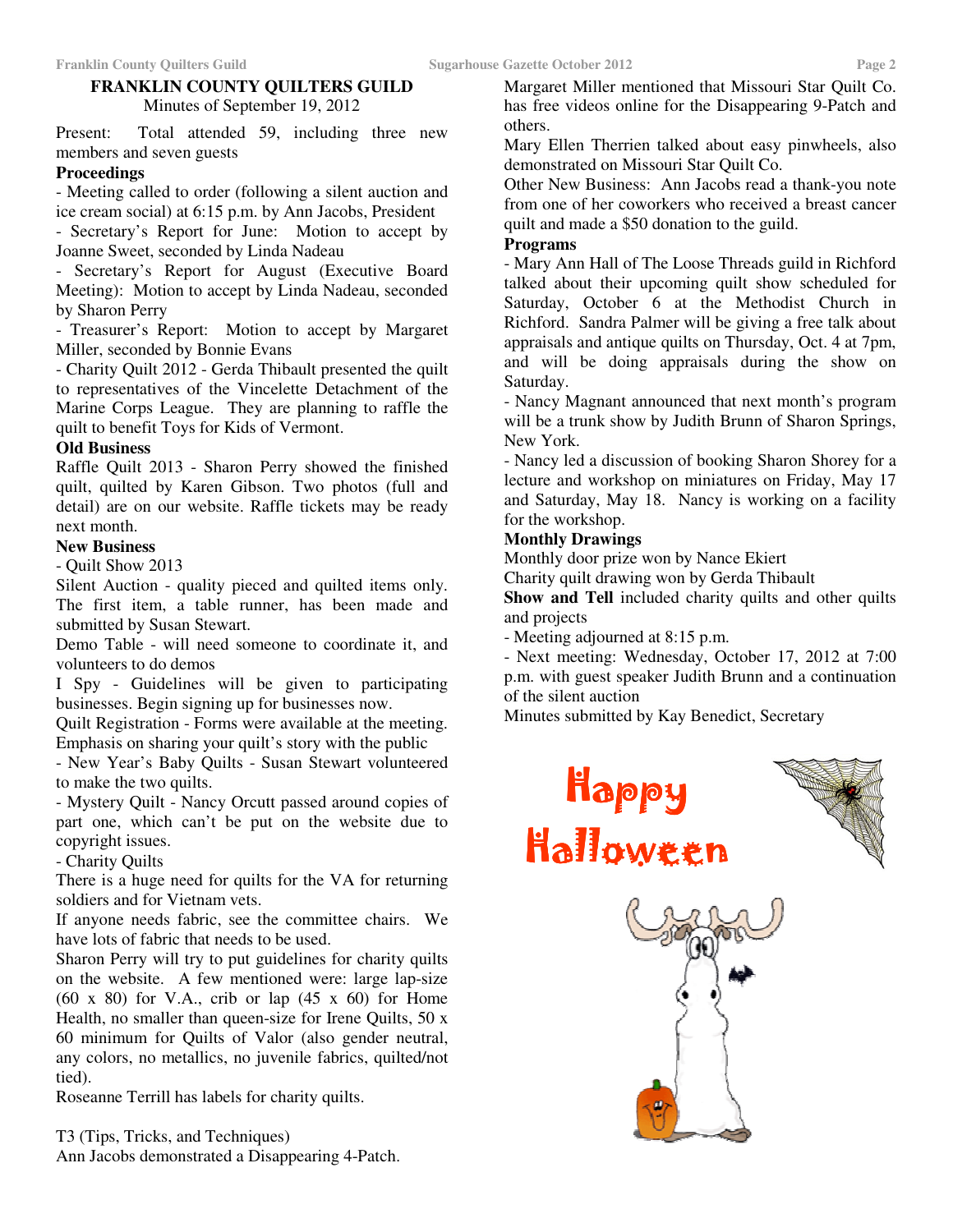

# **MYSTERY QUILT REPLACES BLOCK OF THE MONTH THIS YEAR**

Nancy Orcutt is this year's Project Coordinator. Instead of creating a Block of the Month (BOM) program for this membership year, Nancy will present a mystery quilt each month. The mystery quilt is called "Seven Easy Pieces" by Piece By Number.

If you are in need of a copy of the instructions handed out at a previous guild meeting, please contact Nancy, 524-4511 or nlorcutt08@gmail.com.

# **TIPS, TOOLS, OR TECHNIQUES (T<sup>3</sup> )**

At the September guild meeting, Ann Jacobs unveiled a new feature called  $T^3$  or T-Cubed. Guild members are invited to share a new tip, tool or technique at each guild meeting. If you've learned a new technique, or purchased a new quilting tool, or have a great quilting tip, bring them to the guild meeting and share with your fellow members. Just let Ann Jacobs know before the meeting starts that you have a  $T^3$  item to share.

# **Quilting Online: FREE STUFF!**

Quilt Inspiration (quiltinspiration.blogspot.com) blogs about quilts by theme, but they're best known for their extensive archive of FREE quilt patterns, many by big name quilters such as Alex Anderson and Jinny Beyer.

For fans of fabric precuts (jelly rolls, layer cakes, etc.), Moda Bake Shop (www.modabakeshop.com) is all about "recipes" for quilts and other sewn projects, with detailed instructions and step-bystep photos for visual learners.

The Quilter's Cache (quilterscache.com) is the ultimate collection of FREE quilt block patterns (over one thousand!), plus lots of quilt-making tips and how-tos. www.quilterscache.com

More than 125 FREE video tutorials are available at Missouri Star Quilt Company for those who prefer learning by demonstration. www.missouriquiltco.com

There are many, many more FREE quilting resources online. Are there others you would recommend? Continue the discussion on our facebook page.

#### **MONTHLY MEETING FORMAT**

| $6:30 \text{ pm*}$ | Doors open<br>Sign-up for monthly drawings**<br>Pick up name tag**                                |
|--------------------|---------------------------------------------------------------------------------------------------|
| $7:00 \text{ pm}$  | <b>Business meeting</b><br>Show and Tell<br>Short break as appropriate<br>Program for the evening |

**\*For select meetings, doors will open at 5:30 pm, and the meeting will start at 6:00 pm (usually the September, December, and June meetings or as stated in the President's Piece).** 

**\*\*Guild members are asked to sign up for the monthly drawings and pick up name tags BEFORE the business meeting begins at 7:00 pm.** 

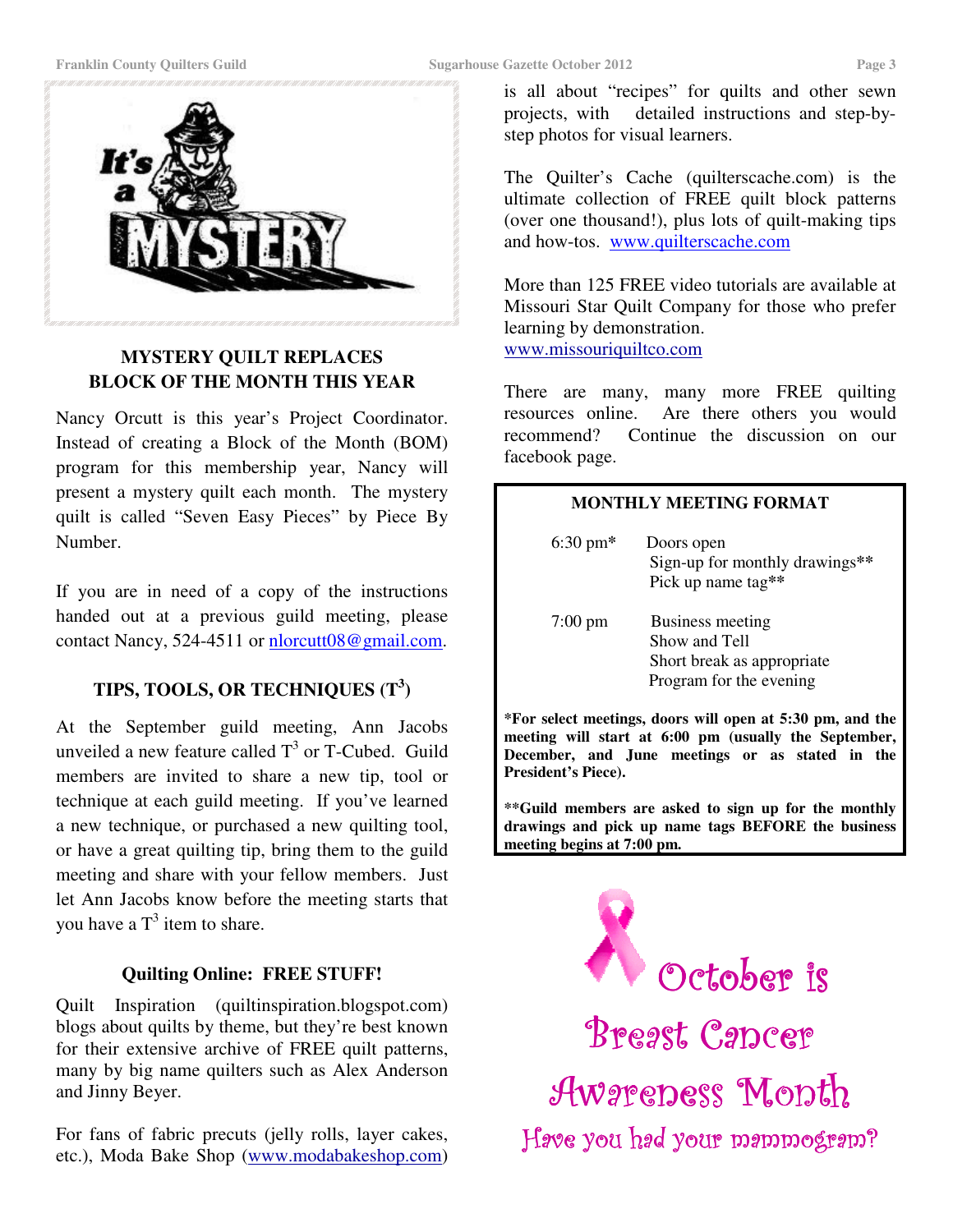#### **OCTOBER 2012 TREASURER'S REPORT**

# **FRANKLIN COUNTY QUILTERS GUILD**

Treasurer's Report -- October 17, 2012

| <b>Opening Balance</b>                                                                                                                                                                                                                                                                                                                             |           |                |                                                                                       | \$2,860.61 |
|----------------------------------------------------------------------------------------------------------------------------------------------------------------------------------------------------------------------------------------------------------------------------------------------------------------------------------------------------|-----------|----------------|---------------------------------------------------------------------------------------|------------|
| <b>Funds collected</b><br>Membership Dues                                                                                                                                                                                                                                                                                                          |           |                | \$845.00                                                                              |            |
|                                                                                                                                                                                                                                                                                                                                                    | Sub-total |                | \$845.00                                                                              |            |
|                                                                                                                                                                                                                                                                                                                                                    |           | Total          |                                                                                       | \$3,705.61 |
| Funds paid out<br>Church of the Rock, Oct rent<br>Gerald Perry, Room set-up for Oct<br>Karen Gibson, 2013 Raffle Quilt Quilting<br>Cowle's, 2013 Raffle Quilt machine quilting<br>Sharon Perry, 2013 Raffle Quilt fabric<br>Nancy Orcutt, Mystery Quilt copies (35)<br>CVQC, 2013 Quilt Show pole rental<br>Rolande Fortin, Hurricane Irene fabric |           |                | \$35.00<br>\$25.00<br>\$120.00<br>\$75.00<br>\$84.58<br>\$3.34<br>\$147.53<br>\$24.36 |            |
|                                                                                                                                                                                                                                                                                                                                                    | Sub-total |                | \$514.81                                                                              |            |
|                                                                                                                                                                                                                                                                                                                                                    |           | Grand<br>Total |                                                                                       | \$3,190.80 |

2012 YTD Collections: \$4885.77

Respectfully submitted,

Deborah L. Dusablon, Treasurer 10/17/12

# **SPECIAL EXHIBIT AT SHELBURNE MUSEUM: MAN-MADE QUILTS**

Twenty quilts, all made by men, are currently on display at the Shelburne Museum and include antique textiles and modern, innovative pieces. Among the most memorable works are a Civil War soldier's pieced and appliqued quilt and a 14 year-old Burlington boy's intricately-pieced miniature. The quilts will be on display through October  $28<sup>th</sup>$ .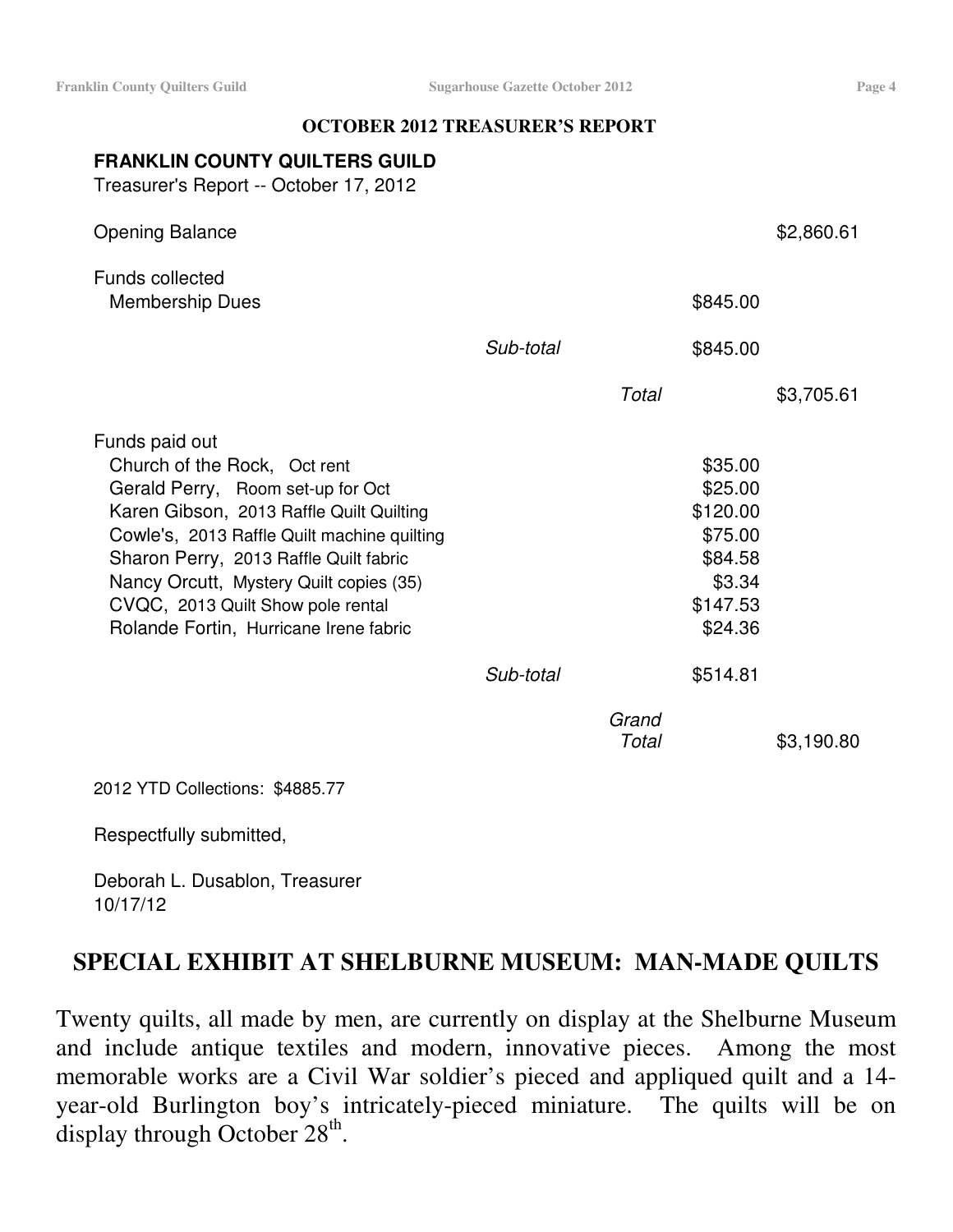# **INSTRUCTIONS FOR DISAPPEARING 4-PATCH**